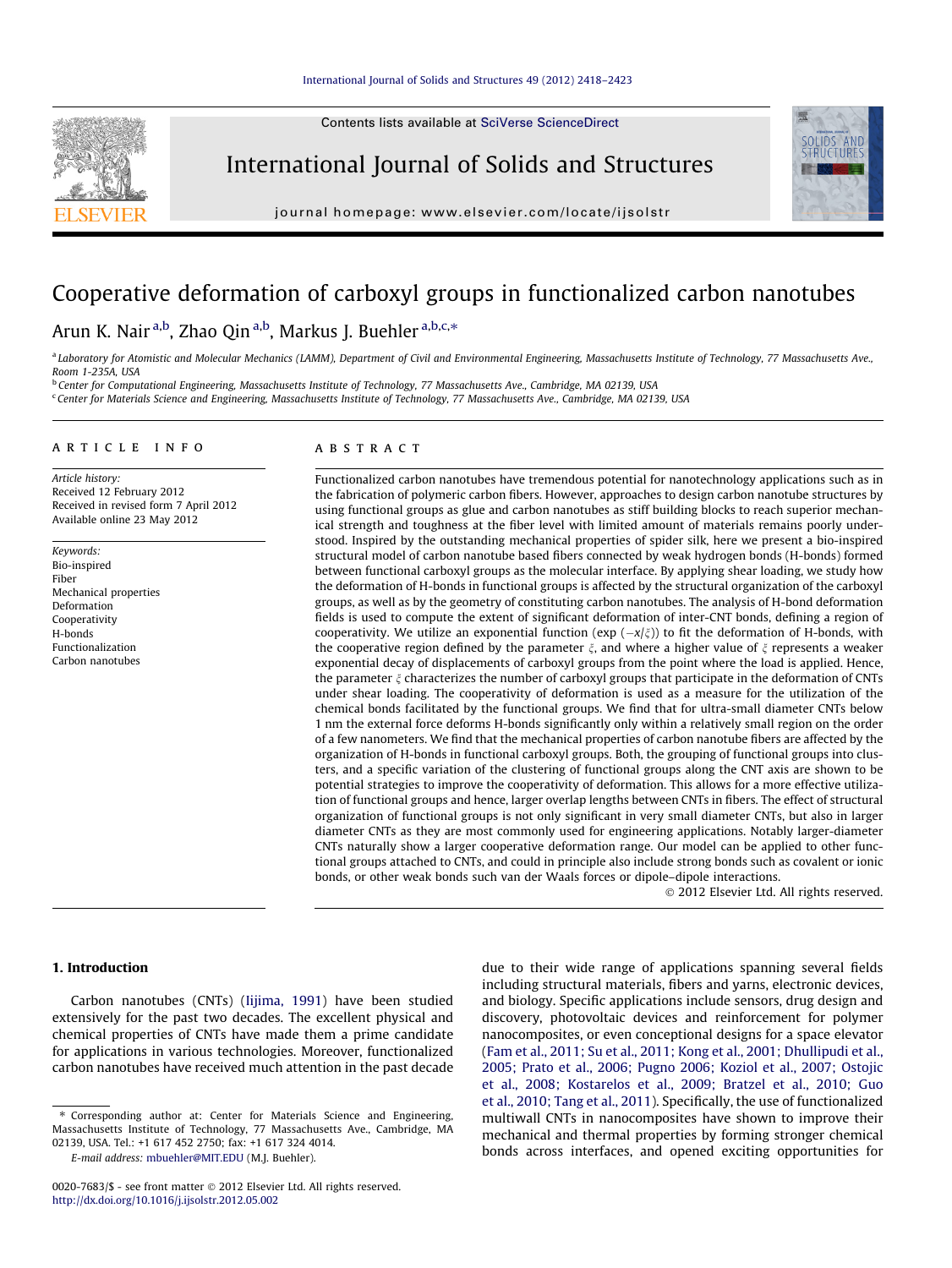<span id="page-1-0"></span>high-impact applications ([Amr et al., 2011; Choudhury and Kar,](#page-5-0) [2011; Coleman et al., 2006; Ganguli et al., 2008; Cheng et al.,](#page-5-0) [2010; Zhu et al., 2010; Cornwell and Welch, 2011\)](#page-5-0).

However, a crucial issue for structural applications of CNT based materials is that individual CNTs cannot be grown to relevant scales of meters and beyond. This necessitates a need to connect distinct CNTs such that mechanical strong interfaces are created. Functionalized CNTs can be used to extend the effective CNT length, to create longer fibers that reach macroscale dimensions, by connecting them through chemical groups, which serve as a chemical glue, attached to their surface. Functional groups can be, for example, carboxyl (COOH) groups as shown in Fig. 1(a). Here, each carboxyl group has an oxygen atom, which is covalently bonded to the hydrogen atom and acts as a donor. Another oxygen atom acts as an acceptor for the hydrogen bond. Therefore, two hydrogen bonds (H-bonds) form between two pairing carboxyl groups. A variety of other functional groups (e.g. OH,  $NH_n$ , CH<sub>n</sub>) can be explored to engineer the bonding between functionalized CNTs [\(Chen et al., 2002; Peng et al., 2008; Jacobs et al., 2011\)](#page-5-0). Despite these superior properties that can potentially be exhibited by multiwall functionalized nanotubes, few studies have been conducted to systematically understand and quantify the interfacial bonding mechanisms involved at the nanoscale.

It is observed in biological materials such as spider silk that they feature weak bonds (H-bonds) as the primary interactions to define their secondary structure at the molecular scale. Even though the fundamental bonding characteristic is weak, and consists of very small (nanoscale) building blocks, these natural materials still exhibit superior strength, toughness and deformability at the macroscale (for references specific to silk, see e.g. [Keten and](#page-5-0) [Buehler, 2008; Buehler, 2010; Keten et al., 2010\)](#page-5-0). In silk, for example, these superior properties are achieved through the grouping of H-bonds in small clusters, which facilitates cooperative deformation ([Keten and Buehler, 2008; Buehler, 2010; Keten et al.,](#page-5-0) [2010](#page-5-0)). Inspired by the mechanical properties of silk and silk-like materials our aim in this paper is to understand and quantify the cooperative deformation of H-bonds in functionalized CNTs in order to provide design guidelines for synthesis and experimental characterization. Specifically, the analysis of H-bond deformation fields is used to compute the extent of significant deformation of bonds that defines the region of cooperativity. The cooperative deformation region in functionalized CNTs is identified by fitting an exponential function to the H-bond deformation, and measuring the associated rate of decay of the deformation denotes the cooperative region. This quantity is then used as a measure for the utilization of the chemical bonds facilitated by the functional groups.

#### 2. Materials and methods

We introduce a simple elastic structural model for CNTs functionalized with carboxyl groups, and study the interaction between CNTs from the perspective of H-bonds formed between the carboxyl groups on each CNT surface. In this mesoscale model, each CNT is modeled as a truss with its stiffness corresponding to the diameter of the CNT. The two H-bonds (from the carboxyl group) that connects the CNTs is also modeled a truss element, where the stiffness of the truss corresponds to two H-bonds. The deformations of H-bonds are studied under an applied shear force. The elastic model introduced here is first used to study the cooperative deformation of H-bonds by grouping the carboxyl groups in pairs of two, three and four on two CNTs. We also study the effect of grouping of CNTs with different diameters.

In our model we assume that the COOH groups are spaced along the sidewalls of the CNTs, but experiments have shown that COOH groups could cluster around the end caps of CNTs ([Hirsch and Vos](#page-5-0)[trowsky, 2005; Chiang and Lee, 2009\)](#page-5-0). We systematically include



Fig. 1. Geometry of the model considered here. (a) Carbon nanotube functionalized with carboxyl groups under shear loading. (b) A one-dimensional elastic structural model of functionalized CNT, where CNTs are modeled as sheets of stiffness  $K_1$  and are connected by H-bonds of stiffness  $K_2$  between them. The CNTs are at a distance d and of length L. The H-bonds realized by the functional groups are separated by a distance b and the structure is subject to an applied load, here denoted by  $F_{null}$ . Each red line corresponds to two H-bonds as shown in the chemical structure. (c) Deformation of carboxyl groups (red lines) near the end of CNTs under shear loading. The deformation profile shows an exponential decay of displacements along x and the characteristic length  $\xi$  is also shown. (d) The carboxyl group before deformation has an initial angle  $\angle$ OHO ( $\theta_{\text{DHA}}$  = 180 $^{\circ}$ initially). After application of shear force the H-bond (OH) undergoes shear deformation. (For interpretation of the references to color in this figure legend, the reader is referred to the web version of this article.)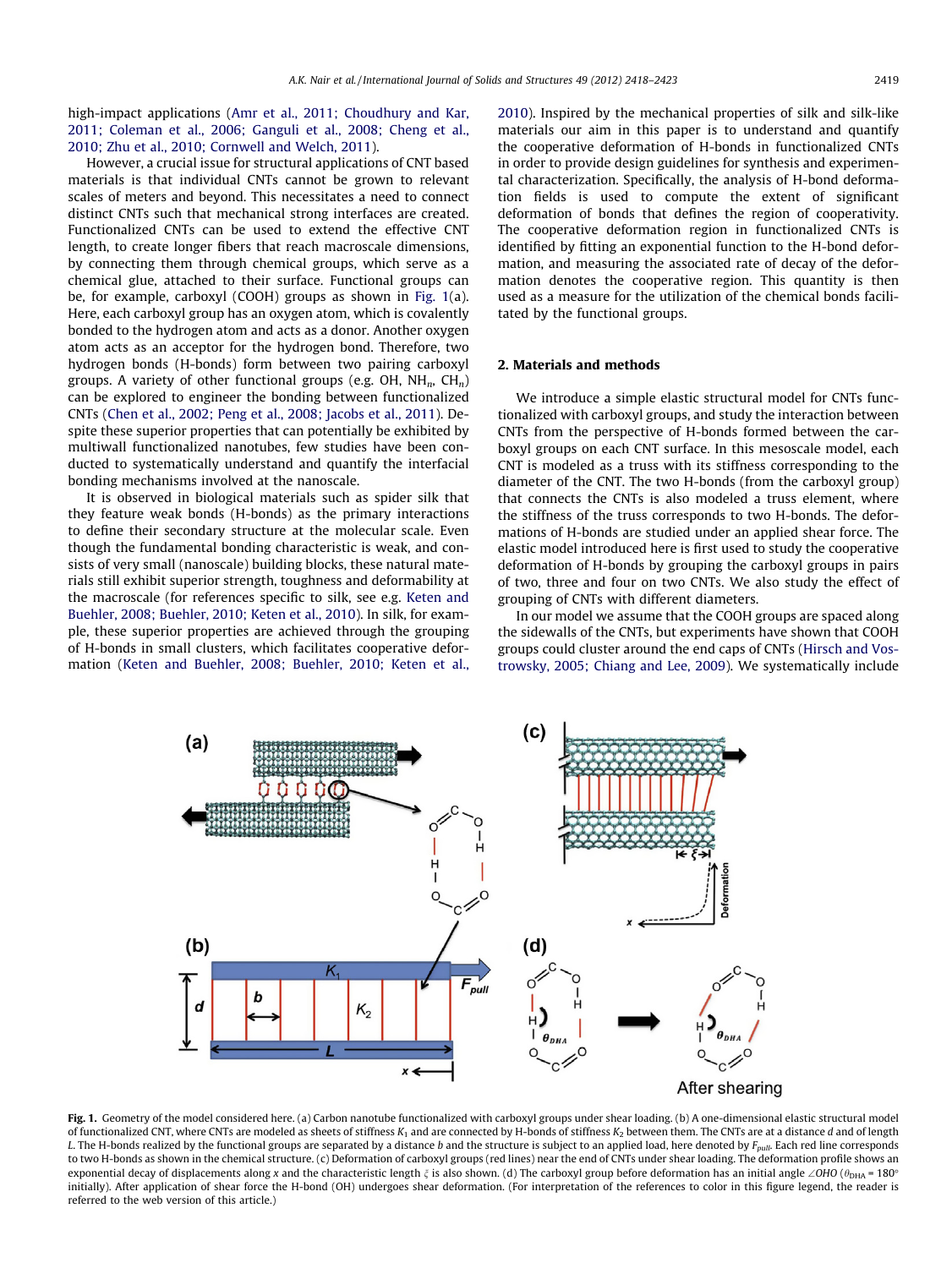<span id="page-2-0"></span>the clustering of COOH groups near the CNT end caps by considering the non-homogeneous distribution of the COOH groups in our study. In Section [2](#page-1-0), we provide an overview of the model and calculation method. In the first subsection we introduce the geometry of the elastic structural model, in the second subsection we describe how we calculate the deformation field as well as the characteristic length, and include the details of the computational procedure utilized to obtain the stiffness parameters of the functional groups and CNTs from the interatomic potential.

#### 2.1. Elastic structural model for carbon nanotube functionalized with carboxyl group

We introduce an elastic structural model to study H-bond deformation in CNTs functionalized with carboxyl groups. In this geometry, the CNTs are connected via H-bonds formed between oxygen and hydrogen atoms of carboxyl (COOH) groups on adjacent CNTs, which are distributed on the surface of CNTs as shown in [Fig. 1](#page-1-0)(a). The elastic structure model is set up accordingly and as shown in [Fig. 1](#page-1-0)(b). Each red line in [Fig. 1\(](#page-1-0)b) corresponds to the interaction between two COOH groups connected via two H-bonds. The spacing between the functional groups is b and the CNTs are separated at a distance of d from each other. We use harmonic springs to describe the tension and compression properties of the CNT segment (blue blocks of the length of  $b$  in [Fig. 1\(](#page-1-0)b)) between any two of the neighboring COOH groups. The stiffness of the CNT segment is  $K_1 = K_g/b$ , where  $K_g = 289$  N/m is the average stiffness of graphene sheet with unit width and unit length (based on atomistic-level modeling reported in ([Cranford and Buehler,](#page-5-0) [2011\)](#page-5-0)) and  $w = \pi D$  is the cross-section perimeter of the CNT (Dis the diameter of CNT). Another set of harmonic springs is applied to describe the two COOH groups connected via a pair of H-bonds (red lines of the length of  $d$  in [Fig. 1](#page-1-0)(b)). The shearing stiffness of these springs is  $K_2$  and is a function of the hydrogen bond energy (see Section 2.3). We use a simple model of two basic elements to investigate the tensile property of this CNT junction because it is found to be valid and efficient for studying the deformation along the low dimensional systems ([Qin and Buehler, 2010\)](#page-5-0).

We stretch one end of each CNT to investigate the force–deformation relationship of the CNT junction as shown in [Fig. 1](#page-1-0). The displacement  $X_i$  for each atom connecting to a carboxyl group j, under stretching can be solved through the system of equations:

$$
K_{ij}X_j = F_i \tag{1}
$$

where  $K_{ij}$  denotes the component  $(i,j)$  of the stiffness matrix and  $F_j$ is the external applied force at each carboxyl group. The subscript i and j are Einstein notations for the index of each carboxyl group. We pull the top CNT with a force  $F_1 = F_{pull}$ , the bottom CNT with a force  $F_{2n}$  =  $-F_{pull}$  as shown in [Fig. 1](#page-1-0)(a) and (c) and  $F_i$  = 0 ( $i \neq 1, 2n$ ), where *n* represents the number of carboxyl groups on each CNT. The  $K_{ii}$  matrix is build by assembling the stiffness of each carboxyl group. A detailed description and complete derivation of this approach is given in an earlier paper ([Qin and Buehler, 2010\)](#page-5-0).

#### 2.2. Computation of deformation field and characteristic length

We obtain the deformation of each carboxyl group via the elastic model described above and (as described in Section [3\)](#page-3-0) observe that the carboxyl group nearest to the applied force has the maximum deformation, where the deformation decays quickly as the node is located further away from the loading point. This is because the CNT ''backbone'' is not rigid, and thus the deformation is not uniform but decreases in the direction opposite to the applied force. This phenomenon of decaying displacements can be effectively described by an exponential decay equation ([Buehler,](#page-5-0) [2008\)](#page-5-0)  $d\Delta x/dx \sim -\Delta x$  since the elastic deformation of the CNT ''backbone'' depends on the applied force. Such a relationship is

widely used to study how one quantity decreases with respect to an increasing scalar. By solving this equation we obtain

$$
x = Ae^{(-x/\xi)} \tag{2}
$$

where A is the deformation of the first carboxyl group close to the force point proportional to the applied force  $F_{null}$ , x is the coordinate of the bond as defined in [Fig. 1](#page-1-0)(b), and  $\xi$  denotes the rate of decay of the exponential function which is independent of the level of the applied force,  $F_{pull}$  [\(Qin and Buehler, 2010](#page-5-0)). Following this approach we define a characteristic length scale,  $\xi$ , from the fits of displacements to the exponential function defined in Eq. (2). For our specific case this defines a characteristic length scale associated with the number of carboxyl groups that deform more significantly, and therefore the length is adopted to define the size of the cooperative deformation of carboxyl groups, and, more fundamentally, the Hbonds. We therefore use Eq. (2) to fit the deformation of carboxyl groups and use  $\xi$  to identify the size of the cooperative deformation of functionalized CNTs under shear loading, where a larger value of  $\xi$  means more carboxyl groups in the vicinity of the force application point deform uniformly (see [Fig. 1\(](#page-1-0)c)).

#### 2.3. Stiffness of H-bonds

In this section we explain how the parameter  $K_2$ , the shearing stiffness of carboxyl groups, is obtained from the interatomic potential. We first calculate the bond energy of each single H-bond to reach the stiffness of each carboxyl group (of two H-bonds). The calculation is based on the Dreiding force field model ([Mayo](#page-5-0) [et al., 1990\)](#page-5-0), in which the H-bond energy is given by

$$
E_{hb} = D_{hb} \left[ 5 \left( \frac{R_{hb}}{R_{DA}} \right)^{12} - 6 \left( \frac{R_{hb}}{R_{DA}} \right)^{10} \right] \cos^4(\theta_{DHA}), \tag{3}
$$

where  $D_{hb}$  = 9.5 kcal/mol has the physical meaning as the depth of the H-bond energy and  $R_{hb} = 2.75 \text{ Å}$  as the zero force distance for the H-bond if  $cos(\theta_{DHA})$  keeps constant, and those two are parameters from Dreiding model for the H-bond. The parameter  $R_{DA}$  is the distance between the donor (O covalently connect to H here) and the acceptor (O not covalently connect to H here), and  $(\theta_{DHA})$  is the angle for  $\angle$ OHO as shown in [Fig. 1](#page-1-0)(d). The reason to choose the Dreiding force field to describe the force-extension behavior of hydrogen bonds is that it provides an explicit expression of the hydrogen bond energy as a function of the bond length and the bond angular. Other force fields (e. g. CHARMM, AMBER, etc.) that consider the hydrogen bonding energy implicitly by the combination of vdW and electrostatic interactions make the theoretical deviation too complex and lack of physical meaning. By using this expression, we obtain an explicit expression of the elastic stiffness of the Hbond. Since the length of the covalent bond O–H is  $a_1 = 0.98$  Å in the Dreiding force field, by taking the average distance between two neighboring carboxyl groups as a constant, the geometric variants in Eq. (3) can be expressed as [\(Qin and Buehler, 2010\)](#page-5-0):

$$
R_{DA} = \sqrt{x^2 + R_{hb}}, \quad \text{and} \tag{4}
$$

$$
\cos\left(\theta_{\text{DHA}}\right) = -\frac{R_{hb} - a_1}{\sqrt{\left(x^2 + \left(R_{hb} - a_1\right)\right)^2}}\tag{5}
$$

where  $x$  is the shearing displacement of the donor relative to the acceptor. The related atomic parameter values are obtained from the Dreiding force field ([Mayo et al., 1990\)](#page-5-0).

With numerical values of all parameters determined, we can now solve the reaction force for all H-bonds within a carboxyl group under shearing as: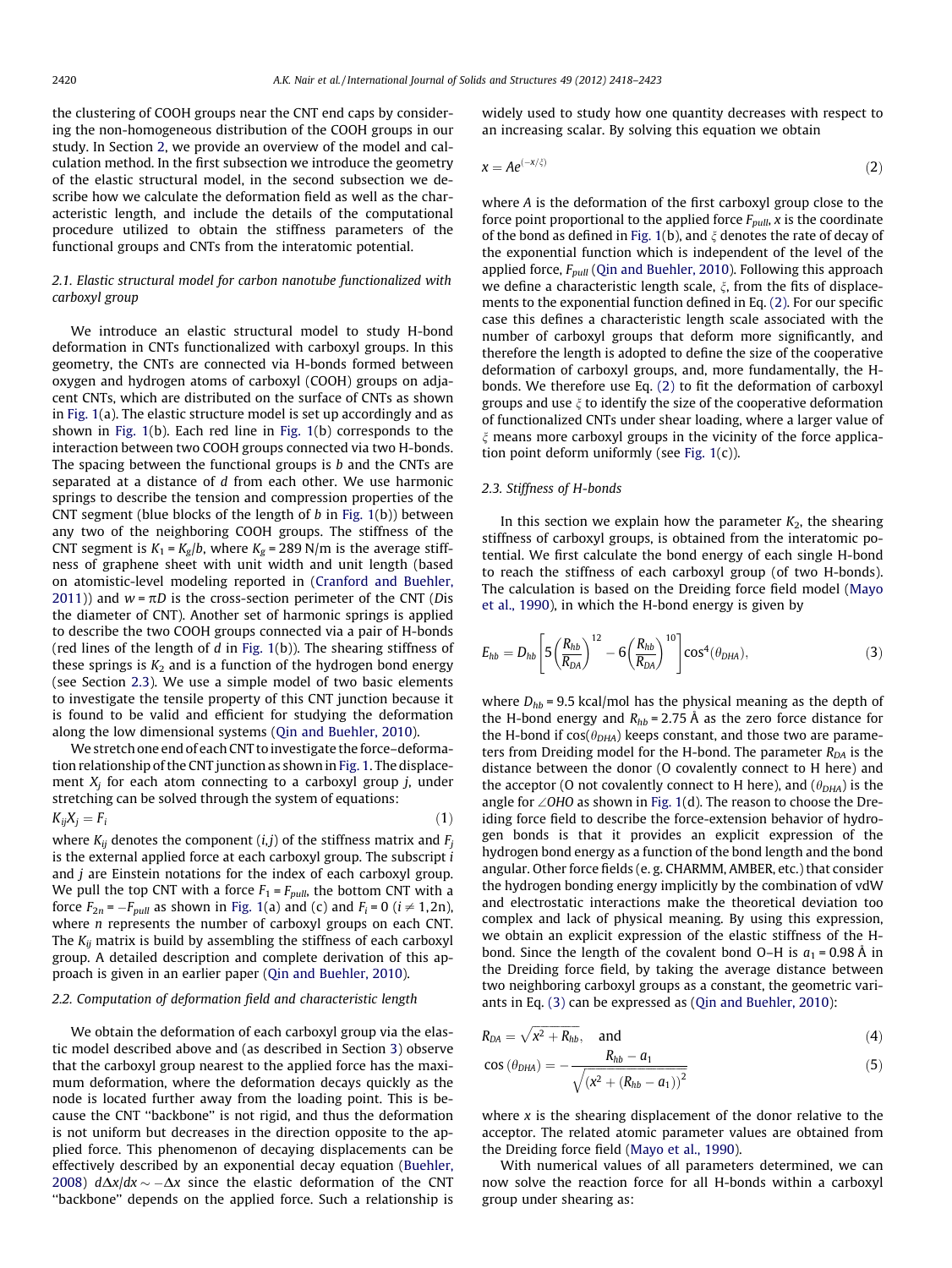<span id="page-3-0"></span>
$$
F = \frac{\partial (mE_{hb})}{\partial x}
$$
  
=  $D_{hb} \left[ 60 \left( -\frac{R_{hb}^{12}}{R_{DA}^{13}} + \frac{R_{hb}^{10}}{R_{DA}^{11}} \right) \frac{dR_{DA}}{dx} \cos^4(\theta_{DHA}) - \left( 5 \frac{R_{hb}^{12}}{R_{DA}^{13}} + 6 \frac{R_{hb}^{10}}{R_{DA}^{11}} \right) 4x (R_{hb} - a_1)^2 \right] \right],$   
(6)

where  $m = 2$  is the number of hydrogen bonds within a carboxyl group and the elastic stiffness of carboxyl groups bonded at each node under deformation as:

$$
K_2 = \frac{N \partial F}{\partial x}\Big|_{x=0} = \frac{4 N m D_{hb}}{(R_{hb} - a_1)^2}
$$
 (7)

where N is the number of carboxyl groups that are grouped together for each node. It is noted that here we take an assumption that stiffness of the carboxyl group are as the function of the hydrogen bond stiffness because the C–C bond energy is an order of magnitude larger than a weak H-bond. We derive the linear elastic modulus of a single carboxyl group as 1686 pN/Å, which is based on its response upon shear loading around the equilibrium state. Without this assumption, it is true that the tangent modulus is nonlinear with its elongation in the x-direction.

# 3. Results and discussion

We investigate the deformation field of carboxyl groups in functionalized CNTs under shear deformation, following the loading condition depicted in [Fig. 1\(](#page-1-0)b).We study two CNTs that are functionalized with carboxyl groups to determine the optimum characteristic length for different groupings of carboxyl groups.

The cooperativity of carboxyl groups is found by plotting the H-bond deformation profile of carboxyl groups attached to CNTs under various levels of grouping. The carboxyl groups are grouped as  $N = 1$ , 2, 3 and 4, where  $N = 1$  corresponds to no grouping,  $N = 2$  corresponds to group of two and so on (see Fig. 2(a)). The carboxyl groups are placed at a distance of  $b = 8.526$  Å on CNTs of length  $L = 200$  Å for the no grouping case and for the groupings of  $N = 2$ ,  $b = 17.83 \text{ Å}$ ,  $N = 3$ ,  $b = 28.014 \text{ Å}$ and for  $N = 4$ ,  $b = 39.22$  Å such that the total number of carboxyl groups per unit length remains constant. We begin our analysis for a CNT of diameter  $D = 3.2 \text{ Å}$  (this diameter corresponds to  $w = 10 \text{ Å}$  and  $K_1 = 33,890 \text{ pN/A}$  in our elastic model). This diameter corresponds to the smallest CNT that can be manufactured ([Zhao et al., 2004\)](#page-5-0) and is used here as a reference value to start the analysis.

We plot the deformation profile of carboxyl groups for  $N = 1, 2, 3$ and 4 and we observe that the carboxyl group deformation is nonuniform (Fig. 2(b)) with the maximum deformation near the applied force, whereas it drops to smaller values for the inner bonds. In order to allow for a direct comparison of the drop in normalized deformation as  $x$  increases for each grouping case, the distance  $x$  is normalized by  $b = 8.526$  Å for the no grouping case ( $N = 1$ ), for  $N = 2$ ,  $b = 17.83 \text{ Å}$ , for  $N = 3$ ,  $b = 28.014 \text{ Å}$  and for  $N = 4$ ,  $b = 39.22 \text{ Å}$ ,



Fig. 2. (a) Variation of geometry, where the grouping is changed from no grouping to groups of  $N = 2$ , 3 and 4. Each carboxyl group comprises of a pair of two H-bonds; indicated as a red line in the figure. For a length of  $L = 200$  Å the carboxyl groups are spaced at  $b = 8.526$  Å for the no grouping case (N = 1), for N = 2,  $b = 17.83$  Å, for N = 3,  $b = 28.014$  Å and for  $N = 4$ ,  $b = 39.22$  Å, respectively. The total number of carboxyl groups per unit length is constant. (b) Comparison of normalized deformation of H-bonds for different cases of carboxyl groups shows how deformation drops as the grouping increases. Here the distance x is normalized by  $b = 8.526$  Å for the no grouping case (N = 1), for N = 2, b = 17.83 Å, for N = 3, b = 28.014 Å and for N = 4, b = 39.22 Å, respectively. (c), Variation of the normalized characteristic length ( $\zeta/b_0$ ) as N is increased shows that the normalized characteristic length increases as the grouping increases, where  $b_0 = 8.526$  Å (the distance b for  $N = 1$  case). The value of  $\xi$  increases as the grouping is increased, from  $\approx$ 27 Å to approximately 39.22 Å for the case of N = 4, marking a 44% increase. (For interpretation of the references to colour in this figure legend, the reader is referred to the web version of this article)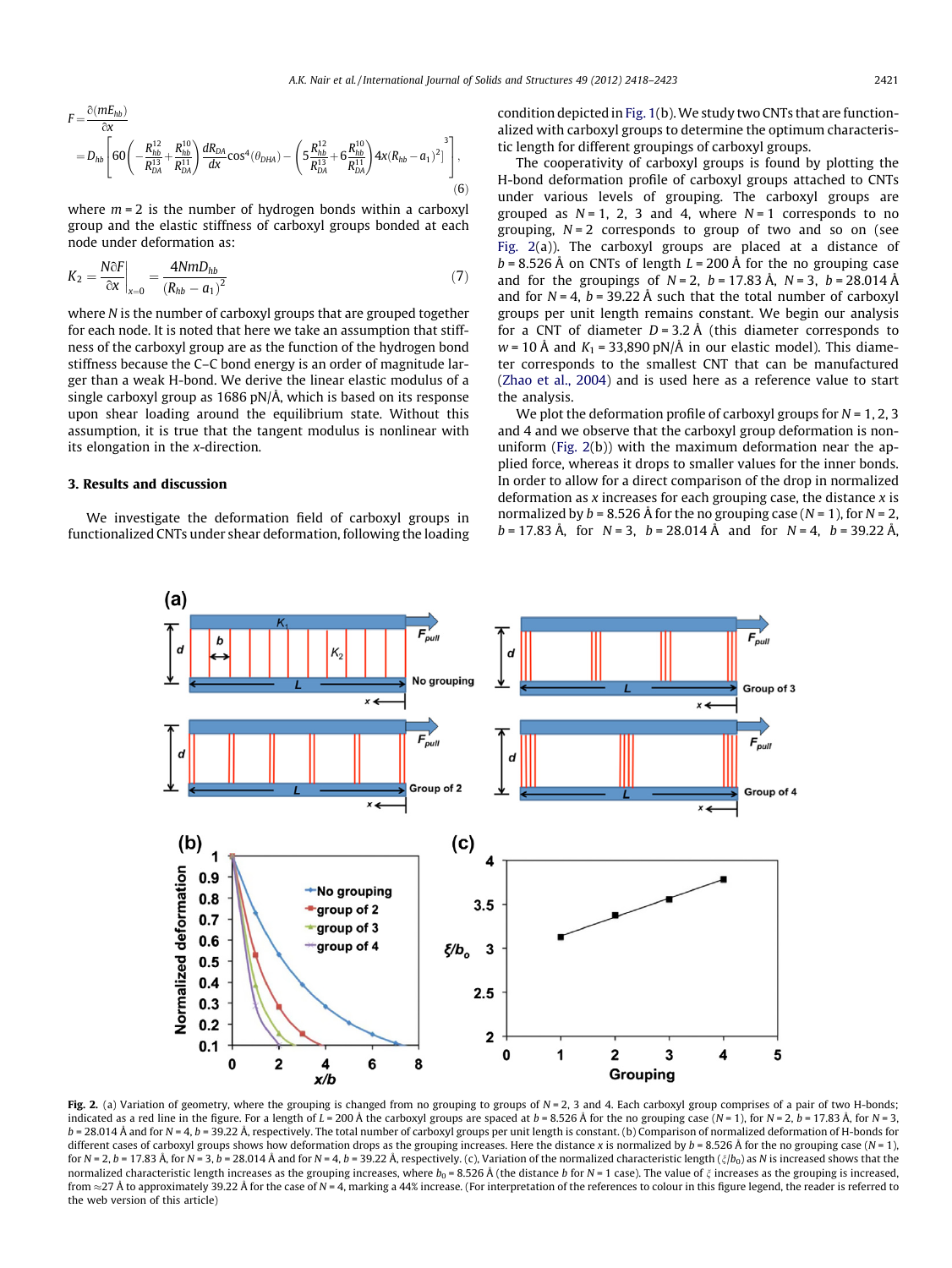

Fig. 3. (a) The variation of stiffness  $K_2$  along the length for different alpha values for a CNT of diameter  $D = 3.2$  Å. (b) Cooperative length as a function of non-uniform distribution of the clustering of carboxyl groups, achieved by making  $N = N(x)$ . The results show that corresponding to  $\alpha$  = 1.5 yields a maximum cooperative length as 93.76 Å, significantly increased from  $\approx$ 27 Å for the case of no grouping and uniform distribution [\(Fig. 2](#page-3-0)).

respectively. It is observed that as the grouping of carboxyl groups increases from no grouping to  $N = 2$ , 3 and 4, the maximum deformation of carboxyl groups drops, with the inner bonds deforming more uniformly as shown in [Fig. 2\(](#page-3-0)b). The rate of drop in deformation from the maximum deformation of carboxyl groups is studied by fitting an exponential curve (Eq. [\(2\)\)](#page-2-0) to the carboxyl group deformation. By fitting the deformation profile to an exponential function for a CNT with diameter  $D = 3.2$  Å and  $N = 1$ , the normalized characteristic length  $\zeta/b_0$  is obtained as 3.13, where  $b_0 = 8.526$  Å (the distance b for the  $N = 1$  case). The characteristic length is thus determined as  $\xi \approx 27$  Å (see [Fig. 2](#page-3-0)(c)). The characteristic length provides a measure for the ''ideal'' overlap length between the CNTs, and when the length  $L$  is greater than this characteristic length there is limited cooperative deformation among the carboxyl groups. Similarly, the characteristic length is computed for  $N = 2$ , 3 and 4 cases and it is observed that, as the grouping of carboxyl groups increases the normalized characteristic length increases, as shown in [Fig. 2](#page-3-0)(c). The absolute value of the characteristic length  $\xi$  increases as the grouping is increased, from  $\approx$ 27 Å to  $\approx$ 39 Å for the case of  $N = 4$ , marking a 44% increase.

We next investigate whether by varying the distribution of the density carboxyl groups along the CNT axis, the characteristic length  $\xi$  can be increased. The deformation of each carboxyl group, as a function of x, is given by the function  $\Delta x(x)$ . The tensile force thereby can be obtained as  $F(x) = -(d\Delta x/dx)bK_1$ . Since  $dF(x)/dx = -\Delta xK_2/b$ , we have d $\mathrm{d}^2\Delta x/\mathrm{d}x^2$  =  $\Delta xK_2/(b^2K_1)$ . Thereby the displacement is given by  $\Delta x = A_1 \exp(x \sqrt{K_2/K_1}/b) + A_2 \exp(-x \sqrt{K_2/K_1}/b)$  where  $A_1$  and A<sub>2</sub> are constants. Since for  $x \to \infty$ ,  $\Delta x \to 0$ , we have  $\Delta x = A_2 \exp \left( \frac{x\sqrt{K_2/K_1}}{b} \right)$ , which yields the deformation profile shown in [Fig. 2](#page-3-0)(b).



Fig. 4. Variation of characteristic length for no grouping and groupings of  $N = 2$ , 3 and 4 as a function of CNT diameter D shows that as the CNT diameter increases, the normalized characteristic length increases. As the grouping increases the normalized characteristic length also increases. This result is important since it reveals that the effect of structural organization of functional groups is not only seen in very small diameter CNTs, but that larger diameter CNTs also benefit from the effect of grouping functional groups.

The analysis suggests there are two approaches to increase the characteristic length  $\xi$ : (i): We can choose  $K_1 \rightarrow \infty$  (i.e. increase the stiffness of CNTs), which leads to  $-x\sqrt{K_2/K_1}/b \to 0$  and thereby  $\Delta x = A_2$  approaches a constant value. However, it is difficult to achieve this because for carbon nanotubes, the stiffness of CNTs is controlled by its diameter. (ii) We can adjust the grouping and change the grouping along the axis of the CNT, making  $N = N(x)$ in order to reach a decreasing  $K_2$  as a function of the distance from the loading point. Here we take  $K_2(x, x \le L/2) = Ax^{-\alpha}$  (by controlling  $N = N_0 x^{-\alpha}$  as seen in Eq. [\(7\)](#page-3-0)), where  $\alpha$  is a positive dimensionless factor as shown in Fig. 3(a). It is noted because of the symmetric force condition, the other half is given by  $K_2$  (x,x > L/2) =  $A(L - x)^\alpha$ . We test different values of  $\alpha$  with  $K_1$  = 33,890 pN/Å and a spacing of  $b = 8.526$  Å and observe the cooperative length as a function of  $\alpha$  as given by Fig. 3(b). It is shown that  $\alpha$  = 1.5 corresponds to the maximum cooperative length of 93 Å, which is approximately five times the original characteristic length. While manufacturing such CNTs with distributed densities of carboxyl groups may be difficult, this result points to a possible engineering design that can vastly improve the performance of CNT fibers.

We also extend our study to investigate CNTs of different diameters to compute the characteristic length. A wide range of stiffnesses is introduced in the model by varying the stiffness  $K_1$ , reflecting CNTs of different diameters. The variation of the characteristic length for different diameters is shown in Fig. 4. As confirmed in Fig. 4, the normalized characteristic length increases with diameter *D* and this trend is seen irrespective of the grouping of carboxyl groups. As the grouping increases from  $N = 1$  to 4 for a CNT of diameter D = 24 Å the normalized characteristic length  $\zeta/b_0$ increases by 20%, this increase is independent of the CNT diameter and thus reflects the exclusive effect of grouping of carboxyl groups. This result is important since it reveals that the effect of structural organization of functional groups is seen not only in very small diameter CNTs, but larger diameter CNTs are also sensitive to the nanoscale organization.

### 4. Conclusion

In this paper we analyzed the size of region in which H-bond deformation in functional groups attached to CNTs is cooperative, focusing specifically on CNTs functionalized with carboxyl groups as a model system. We find that for ultra-small CNTs the external force deforms H-bonds significantly only within a relatively small region on the order of a few nanometers. Grouping of functional